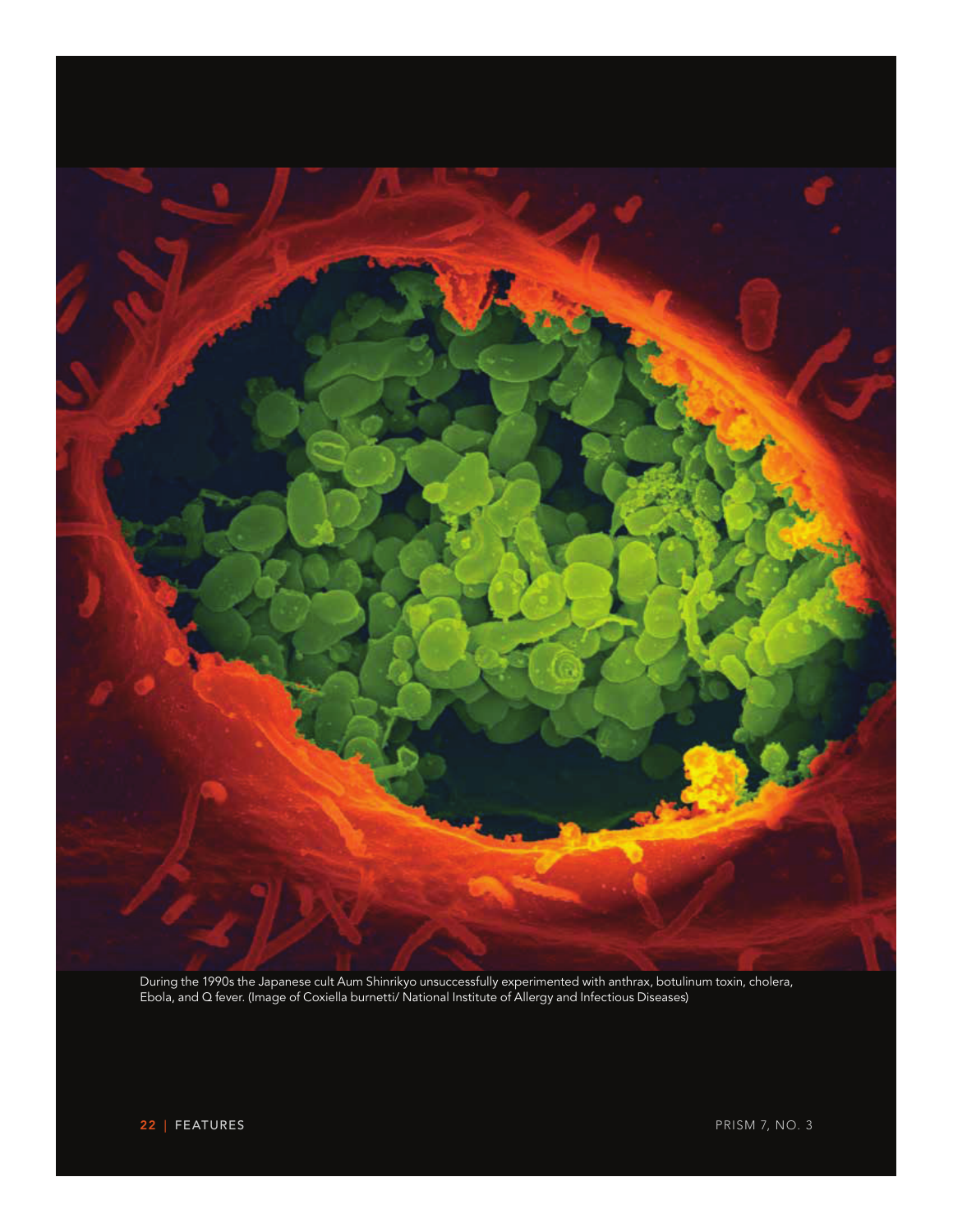# **WMD Terrorism The Once and Future Threat**

By Gary Ackerman and Michelle Jacome

The specter of terrorists and other violent non-state actors acquiring weapons of mass destruction is perhaps an even greater concern than acquisition of weapons of mass destruction (WM by states. Given how terrorists peri tion is perhaps an even greater concern than acquisition of weapons of mass destruction (WMD) by states. Given how terrorists periodically target civilians on a large-scale, usually lack a return address, and generally fail to subscribe to traditional notions of deterrence, it is not surprising that terrorists are sometimes portrayed as Bondian supervillians capable of casually constructing doomsday plots. This over-magnification, however, ignores the hurdles inherent in such malignant enterprises. Despite clear interest on the part of some non-state adversaries, a true WMD is at present likely out of their reach in all but a select set of scenarios. Changes in technology, however, could augur a dramatic shift in the WMD terrorism threat picture.

# **Important Distinctions**

Weapons of mass destruction are typically understood to encompass chemical, biological, radiological, and nuclear (CBRN) weapons. Not all CBRN weapons, though, constitute WMD. This distinction is especially important in the case of non-state actors, since such actors often operate under severe resource constraints and are far more likely to plan or implement smaller-scale chemical, biological, or radiological attacks that fall below the WMD threshold. These smaller scale attacks might very well be disruptive and psychologically potent, but would not yield the casualty levels or physical destruction generally associated with a WMD. When we speak of the threat of terrorists and other violent non-state actors (VNSAs) using WMD, we imply CBRN weapons that, if used, would inflict catastrophic casualties, widespread social disruption, or devastating economic consequences beyond those resulting from all but the largest conventional attacks.1 By this definition, only nuclear weapons are unequivocally WMD; for chemical, biological, and radiological weapons the precise amount, nature, and sophistication of specific attacks determine whether or not they meet the WMD threshold. It is thus important to note the significant differences in use and deployment between chemical, biological, radiological, and nuclear weapons. For example, the motivations

Dr. Gary Ackerman is an Associate Professor at the College of Emergency Preparedness, Homeland Security and Cybersecurity at the University at Albany. He is also the founding Director of the University of Maryland's National Consortium for the Study of Terrorism and Responses to Terrorism (START) Unconventional Weapons and Technology Division. Ms. Michelle Jacome is the Deputy Director of START.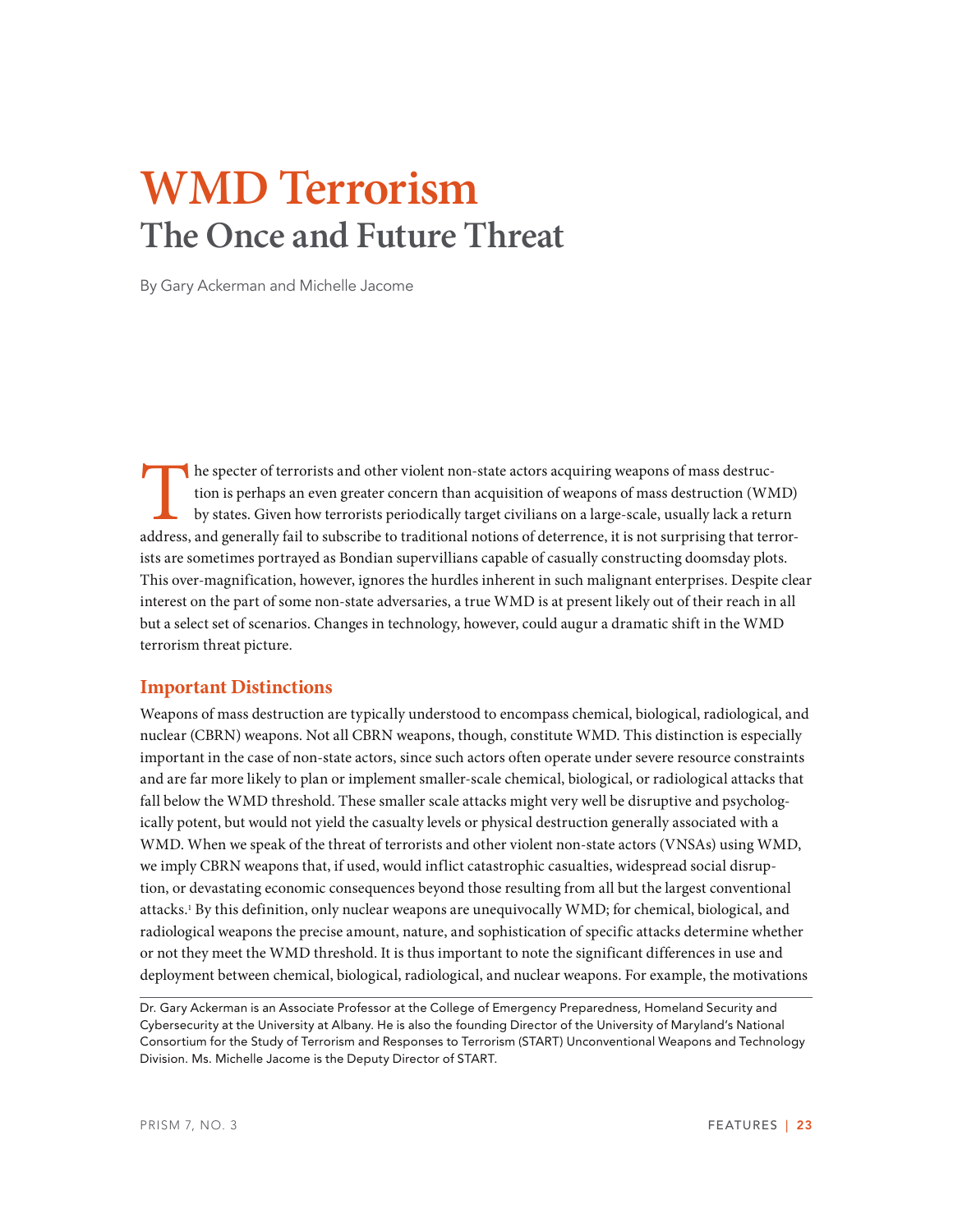## ACKERMAN AND JACOME

behind and capabilities required for the use of a nuclear weapon, considered a "low probability, high consequence" event, are wildly different than an attack employing toxic chemicals.<sup>2</sup>

Along these lines, a second salient distinction emerges—between a harm agent and a weapon. A weapon requires the pairing of a harm agent with a delivery system; this can be termed "weaponization." The scale of the harm from toxic chemicals, pathogenic microbes, and ionizing radiation is almost wholly dependent on the efficiency with which the harm agent is delivered to the intended target(s). Delivery systems can range from the decidedly crude (the use of sharpened umbrella points to poke holes in plastic bags filled with sarin nerve agent by the Japanese Aum Shinrikyo cult in 1995) to the extremely sophisticated (the M34 cluster bomb, a U.S. Army munition designed to cover a broad area with sarin). The distinction between agent and weapon is less important in the context of state-level WMD programs since countries rarely invest in the production of a CBRN harm agent without simultaneously developing an effective means of delivery, as seen in the recent parallel development of North Korea's nuclear and intercontinental ballistic missile programs. For non-state actors, the delivery mechanism often presents technical obstacles and resource requirements above and beyond those associated with the harm agent itself. A terrorist might successfully acquire a harmful radioisotope like cesium-137 or a pathogen like *bacillus anthracis*, but this does not necessarily mean that the terrorist can deliver it to a target with enough efficiency to inflict damage meeting the WMD threshold.

Terrorists and other VNSAs attempt to acquire CBRN or WMD capabilities for a number of reasons.3 Motives might include not only their inherent capacity to inflict massive numbers of casualties, but also such operational objectives as long-term area denial, or the relative ease of covert delivery. The acquisition and use of WMD might also

boost the status of the perpetrator, if not among its external constituency, then possibly among intra-organizational and inter-organizational rivals. A non-state actor's ideological or psychological proclivities may drive it to pursue WMD, as was the case of the Aum Shinrikyo cult whose leader, Shoko Asahara, displayed an almost fetishistic affinity for WMD; or Americans Denys Ray Hughes and Thomas Leahy, who were fascinated by poisons of all types. One of the key attractions of CBRN weapons as agents of terror for VNSAs is their dramatic psychological impact on targeted societies, which derives at least partly, from a combination of their intangibility, invasiveness, latent effects (as is the case of many CBR weapons), and unfamiliarity among average citizens.

## **Harm Agents and Weapons**

Despite much hype and fear, there has never been an unequivocal WMD attack by a VNSA. The closest cases include Aum Shinrikyo's dispersal of sarin on the Tokyo subway in March 1995 (that killed 12 and injured more than 1,000), the possible sabotage of the Union Carbide chemical plant in Bhopal, India in 1984 (that led to several thousand deaths from exposure to methyl isocyanate), and a 1996 poisoning by the Khmer Rouge in Cambodia (that led to hundreds of casualties). In all of these cases, there is doubt as to either the intentions of the perpetrators or the number of casualties caused.

The absence of WMD attacks does not mean that VNSAs have not attempted to obtain or use CBRN. The University of Maryland, through its Profiles of Incidents Involving CBRN by Non-state Actors (POICN) Database, has recorded more than 517 cases of pursuit or attempted use of CBRN weapons by VNSAs since 1990, many of which are believed to have been attempts to deploy WMDscale attacks. The breakdown of agents used or planned for use is depicted in Table 1.4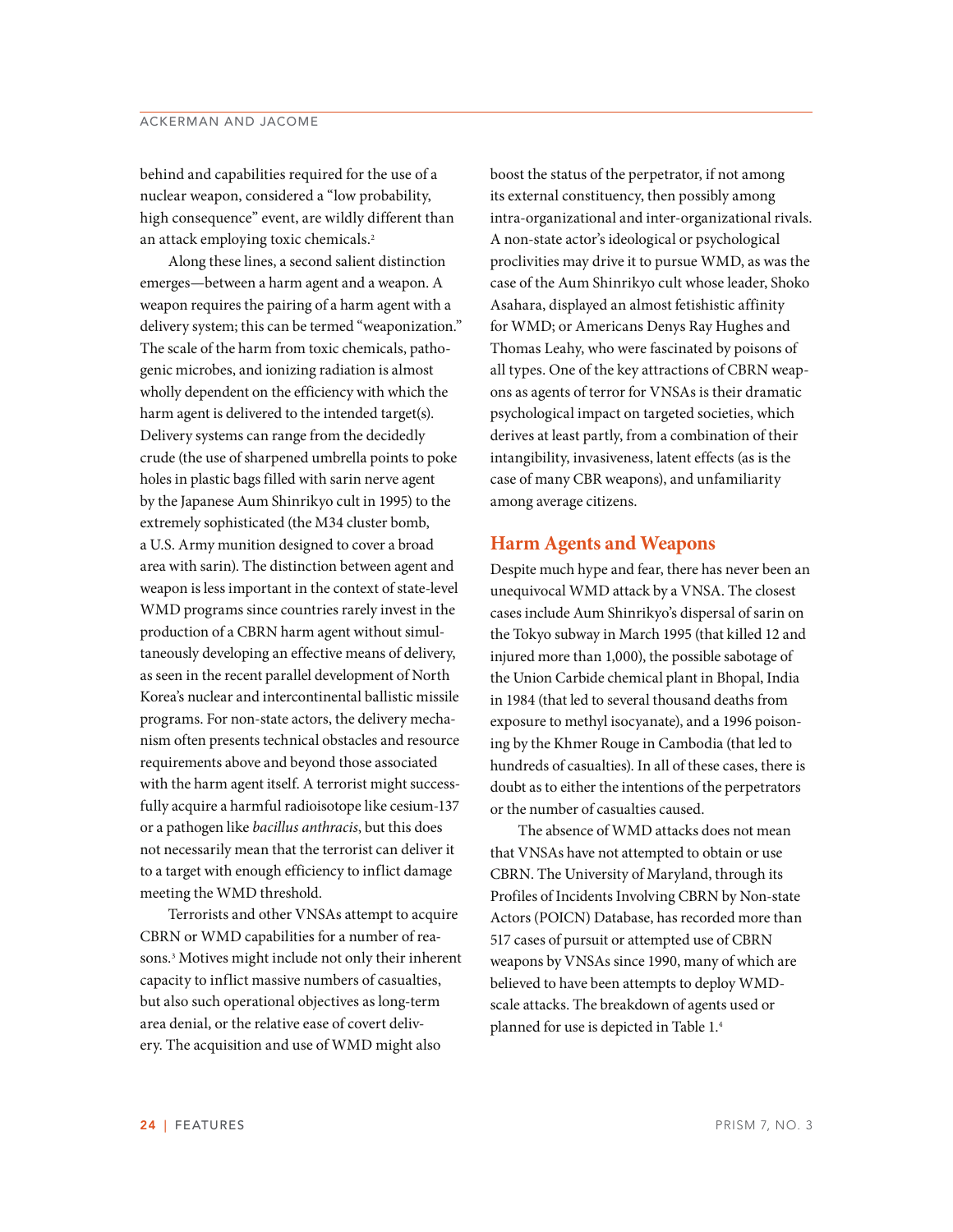| <b>TABLE 1: Agents Used or Planned for Use,</b><br>1996-2016. |             |
|---------------------------------------------------------------|-------------|
| <b>Agent Type</b>                                             | # of Events |
| Biological                                                    | 107         |
| Chemical                                                      | 400         |
| Radiological                                                  | 55          |
| <b>Nuclear</b>                                                | 18          |
| Total                                                         |             |

Source: University of Maryland POICN Database.

\*Certain incidents involve more than one agent type, therefore agents used exceeds the total 517 incidents during the timeframe.

While chemical agents have been the preferred weapon of choice of perpetrators, it is important to also examine the dangers posed by nuclear, radiological, and biological agents.

### **Nuclear**

The shortest—not necessarily the easiest—route for a non-state actor to aquire a nuclear weapon is to obtain one from a preexisting state arsenal. The Russian nuclear weapon arsenal, specifically quasi-retired tactical nuclear weapons, demonstrates worrying signs of porosity. However, the most likely source of a complete and intact nuclear weapon is Pakistan. The country is home to some of the most formidable VNSAs in the world and is presently developing smaller, tactical warheads to be forward-deployed near the Indian border.<sup>5</sup> If these tactical nuclear weapons were to enter into widespread service, the warheads would be the most vulnerable on earth given their relative seclusion and portability.6 That being said, nuclear warheads in state arsenals are among the best protected items on earth. Absent insider access or a rare breakdown of security—e.g. during a coup d'état—VNSAs would find it extraordinarily difficult to acquire and smuggle an intact weapon without detection. VNSAs might therefore judge it easier to obtain fissile material and construct their own weapon.

Fabricating their own fissile material from raw products would demand prolonged engagement in either the enrichment of uranium or the chemical separation of plutonium—processes that experts believe to be too complex, costly, and detectable for any currently known terrorist organization to realistically undertake.

This leaves acquisition of weapons-usable or nearly usable material as a more enticing option. Aspiring nuclear actors might target highly enriched uranium used in less secure environments, such as research reactors, isotope generation facilities, or even nuclear maritime propulsion contexts.7 Such operations will remain potentially vulnerable until they are converted to technologies that require less or eliminate altogether the need for highly enriched uranium. On the other hand, if material is acquired by an insider or other criminal not seeking to use it himself but to sell on the "black market," prospects for interdiction are slightly better as global intelligence and law enforcement have proven themselves adept at setting up "stings" to recover such material.

### **Radiological**

Weaponization of radiological agents is likely to be seen as far less challenging, and therefore more attractive to VNSAs, than acquiring nuclear weapons. Radiological weapons can be deployed using a range of delivery systems, from sophisticated aerosol dispersal systems that present an inhalation hazard to radiation emitting devices that simply hide a piece of radiological material and expose passers by to harmful radiation. Any attack could cause massive disruption and anxiety—but only at the upper end of the scale of possible radiological weapons in both size and complexity would an attack reach the WMD threshold.<sup>8</sup> The psychological effects coupled with the sheer number of radiological sources in circulation represent an attractive option for VNSAs seeking to use CBRN weapons.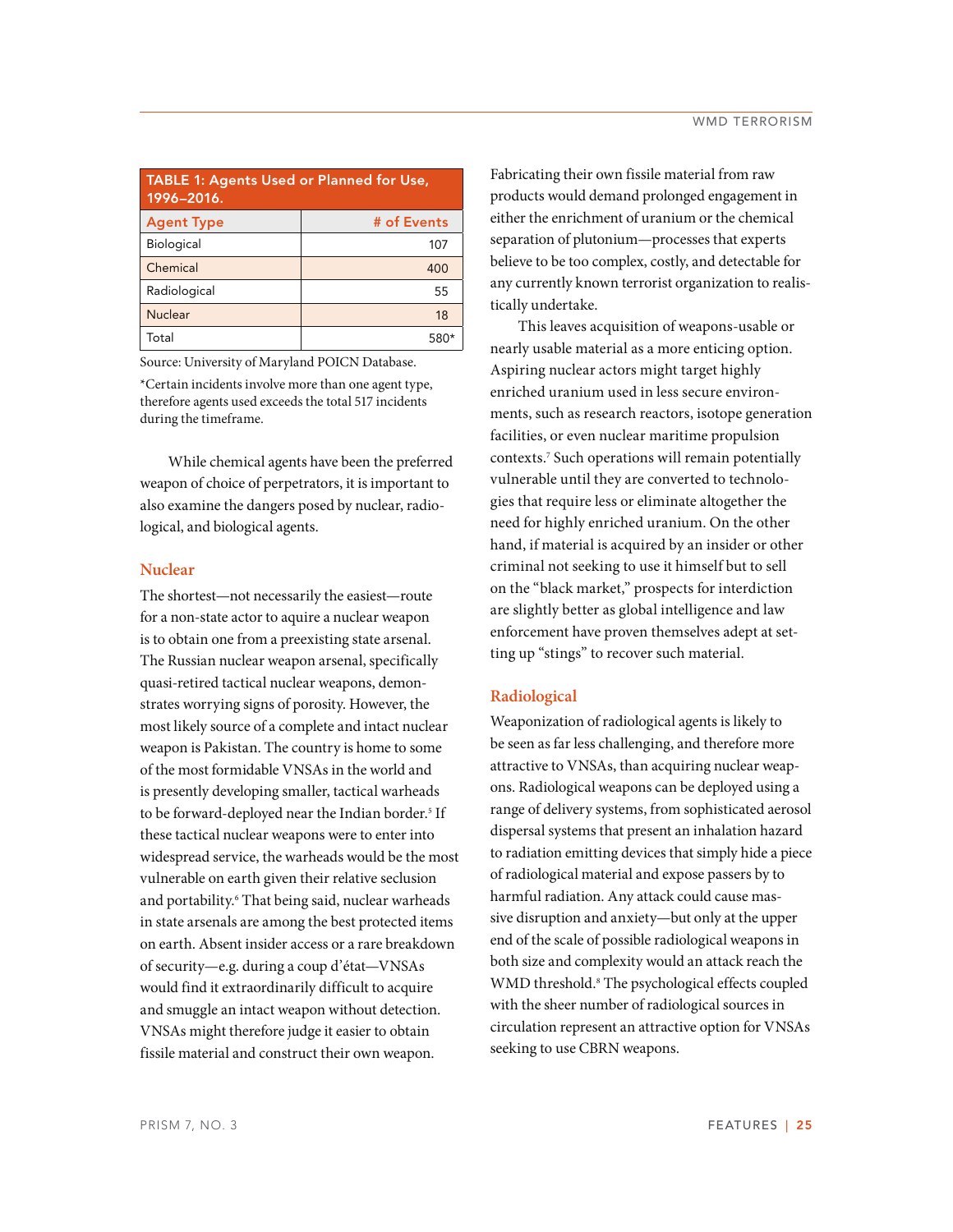Obstacles to the acquisition of radioactive materials by theft are location dependent. The most vulnerable materials are radiological sources housed in portable devices, such as medical mobile irradiators and imaging devices that can be wheeled about.<sup>9</sup> Other potential methods of acquisition include "deliberate transfer by a government, unauthorized transfer by a government official or a facility custodian (insider), looting during coups or other times of political turmoil, licensing fraud, organized crime, exploiting weaknesses in transportation links, sellers of illicitly trafficked radioactive material, and finding orphan radioactive sources (that have been lost, stolen, or fallen outside of regulatory control)."10 Between 1990 and 2010, there were close to 400 incidents of high-threat radiological materials that fell out of regulatory control. Since 2010 these incidents have doubled.11 However, it is important to note that there has only been one incident involving a radiological agent since 2012. While material loss is a potential threat, it should not be over-estimated since, according to the data, it does not often fall into the hands of terrorists who want to use it as a radiological weapon.

In any event, if acquisition did occur, a VNSA would need to overcome challenges related to the safe handling of radioactive materials, and have the knowledge to identify the correct amounts and types of explosives for dispersal over a wide area. The VNSA would also need to have the skillset to fabricate the required physical form of the radioactive source to ensure effective dispersal of the material.<sup>12</sup>

Fortunately, powerful radionuclides are fairly easy to detect with passive radiation detection systems, often deployed at ports of entry and international borders. Smuggling such materials, however, may not be necessary for radiological attacks given the likelihood that suitable source material can be found at a facility within the country—if not the immediate vicinity—of the desired target. A VNSA could make the very facility housing

the radiological material a target by prefabricating the dispersal device such that it could be loaded and deployed as soon as the material was acquired, or by simply employing explosives to compromise the containment capacity of an industrial irradiation facility or nuclear spent fuel pool. In spite of the apparent viability of some of these tactics, radiological attacks are not common because of their lack of outright lethality and visceral violence as compared to the alternatives, and may not be worth the operational risks and degree of retributive response such an operation is likely to incur.

### **Chemical**

In the event that a VNSA pursues a ready-made chemical weapon, it might do so through theft or state sponsorship. The most likely sources are the stockpiles of such unstable states as Syria, Iraq, Libya, and North Korea. While international retribution against these states discourages their deliberate provision of chemical weapons to VNSAs, there might be willing collaborators with access to these materials within such states. Unstable states might also lose control of these weapons, as has been reported in the case of Syria and Iraq, where the Islamic State of Iraq and the Levant (ISIL) allegedly gained access to weapons stockpiles of the Syrian and former Iraqi regimes.<sup>13</sup>

A second option is to produce a chemical agent and appropriate delivery mechanism using precursor materials. The simplest types of chemical weapons involve the release of highly volatile or gaseous common chemicals, for example chlorine gas or hydrogen cyanide, which can easily be produced by individuals with a high-school level of training.<sup>14</sup> Therefore, since certain toxic chemicals can be produced in weapons-usable quantities with less specialized equipment than is needed for other agents (chlorine is one example), it is no surprise that small-to medium-scale chemical attacks have been the most common CBRN weapon type utilized by VNSAs. However, breaching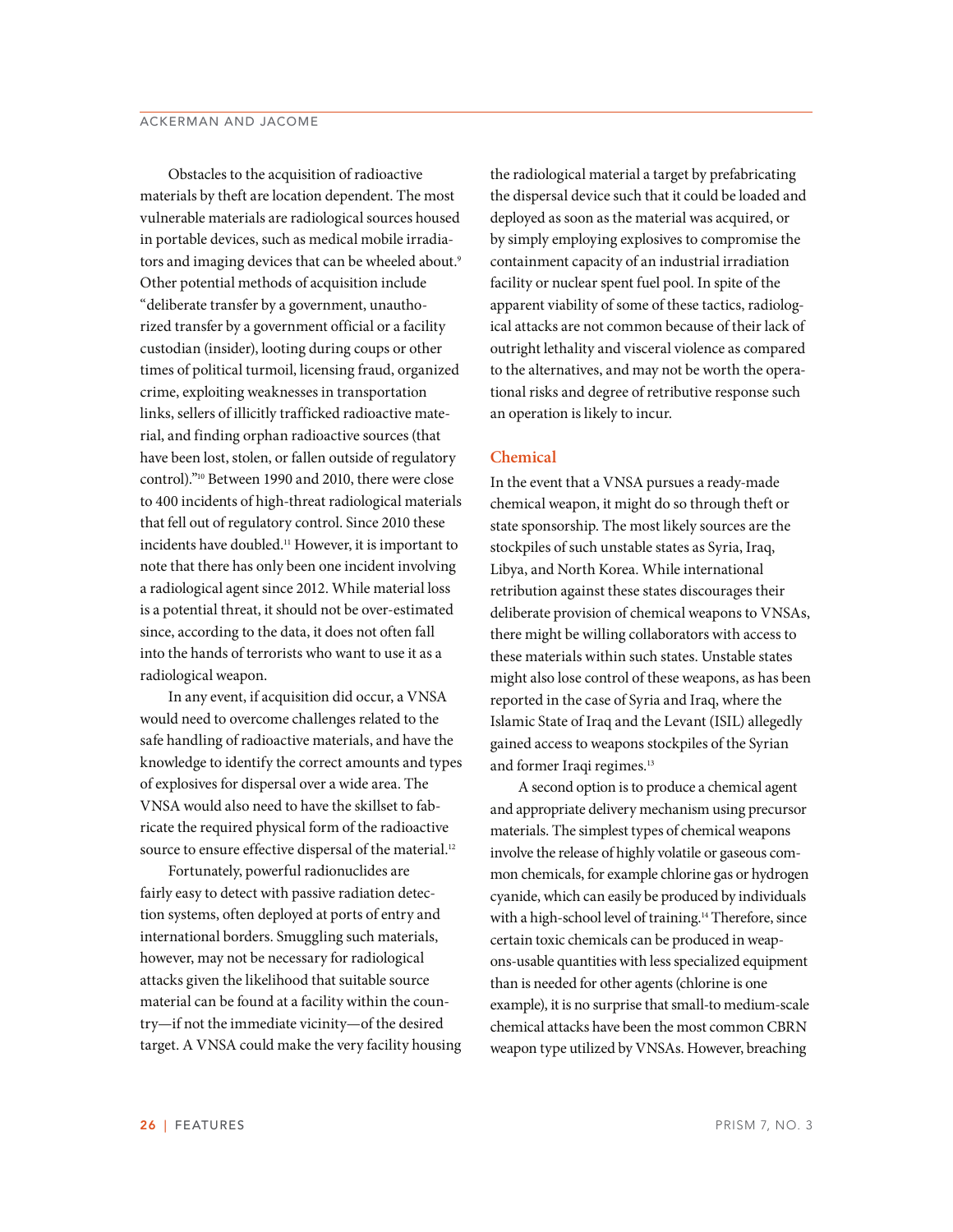the WMD threshold would require considerable volumes of these types of agent.

A third, fairly straightforward yet appreciably more alarming chemical attack scenario is the release of toxic industrial chemicals from storage or during transportation. The sources for these potentially crude weapons often exist in large quantities in poorly secured facilities near populated areas and provide attractive targets for terrorists and other VNSAs.

The final option is the production by terrorists of highly toxic, traditional chemical warfare agents. Since 2014, there have been a few examples of such attacks by ISIL using sulfur mustard agents against Kurdish fighters.15 Nerve agents, such as tabun, sarin, and VX, however, require a more advanced level of training to ensure safety during the manufacturing process and maximum effectiveness of deployment.16 However, many complex chemicals that can serve as weapons are used for licit applications (e.g pharmaceuticals with high toxicity), are increasingly being synthesized in developing countries, and are becoming readily available for purchase. For example, Chinese pharmaceutical producers are illicitly shipping sufficient amounts of Carfentanil to potentially deliver tens of millions of lethal doses across the globe. While efficient delivery of such an agent is no mean feat for a VNSA, such quantities of these deadly agents could still kill or injure hundreds or even thousands if deployed in confined spaces.

#### **Biological**

Biological attacks have the potential for the most catastrophic effects outside of nuclear weapons, but there are significant difficulties associated with attacks using living weapons. Aum Shinrikyo experimented with anthrax, botulinum toxin, cholera, Q fever, and even ebola, from 1990–95, but was unsuccessful due to unsophisticated delivery mechanisms and nonvirulent strains.17 The mechanism through which the lone actor Bruce

Ivins chose to disperse anthrax-causing spores—a letter—was also unsophisticated and, fortunately, although his expertise and access allowed him to produce a sophisticated agent, it was not dispersed at a catastrophic scale.

The pathways to acquisition of a biological weapon include theft (most likely from a state-run program) or in-house production.18 Similar to other agents, there is concern that insiders or individuals with access to state-run programs could potentially provide a VNSA with a highly lethal, highly contagious agent. The potential to divert biological weapons and materials is particularly strong in countries with a history of bioweapon programs, where many sites are vulnerable to diversion, insider collaboration, or theft.19 Additionally, there are more than 1,500 state-owned and commercial culture collections intended for research that might be sources of biological pathogen seed stocks. In-house manufacture and production of these agents entails multiple complications for a VNSA. Obtaining the correct micro-organism, procuring the right equipment, avoiding contamination, and ensuring virulence during weaponization are only a few of the obstacles to a successful attack. Given these complications, the most common types of biological weapons have been simple toxins like ricin. VNSAs have been successful in extracting this agent from castor plant beans as illustrated in some jihadist manuals and online videos. However, even though these toxins are produced by living organisms, they are neither infectious nor contagious, thus limiting their mass-casualty potential.

At present, there is no evidence of a successful mass-casualty attack by a VNSA with a contagious bio-agent, and according to POICN there have been only 11 small-scale incidents involving biological agents since 2012. This could be because even if a VNSA was able to obtain a biological agent and properly transport or smuggle it to the target, it would still need to ensure pathogenicity and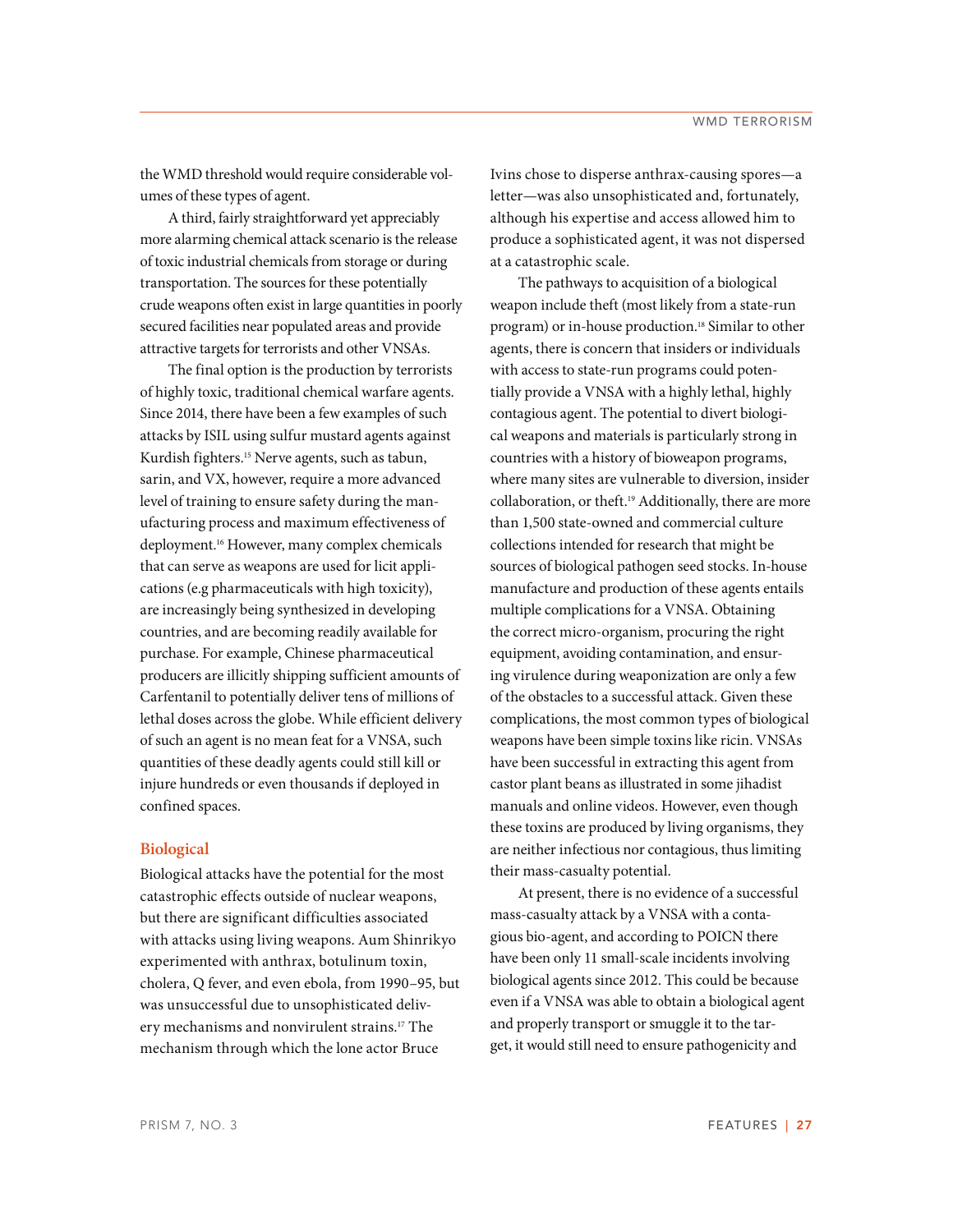virulence of the microbe, maintain pathogen stability, accurately calculate the necessary infectious dose, achieve optimal composition formulation, prevent incremental degradation while transporting, and be able to assess difficult to control environmental factors during delivery.20

## **Ambitions and Capabilities**

Given the variety of motives for employment of these weapons, we should not be surprised that VNSAs of different ideological persuasions have sought WMD capability. Incidents involving VNSA use of CBRN materials intended for WMD attacks have progressively become more complex and sophisticated.<sup>21</sup> This, coupled with the expressed intention of some actors to seek WMD both for their physical and psychological effects, suggests that the threat of VNSA WMD attacks is not decreasing.

In answering the question of who and what should be the focus of concern, we observe in Figure 1 that, of the total number of incidents in POICN, 31 percent are attributed to extremist religious actors (including lone actors/autonomous cells in support of a collective religious ideology), 22 percent

to ethno-nationalist actors (including lone actors/ autonomous cells that expressed motivation to establish ethno-nationalist sovereignty or bolster ethno-nationalist rights) , and 11 percent to lone actors or autonomous cells espousing idiosyncratic motives.22 The remaining cases include far-right and left-wing groups, cults, single-issue groups, and unknown perpetrators.

Since 2012, the distribution of perpetrators changed dramatically from the preceding period. We observe in Figure 2 that an estimated 71 percent of CBRN related incidents are specifically attributed to religious extremists actors including lone actors/autonomous cells in support of a collective religious theology. The second largest set of incidents, with 19 percent, includes lone actors/ autonomous cells motivated by professional/personal grudges and financial gain (11 percent), or those that have been linked to ethno-nationalist ideas (8 percent). Given the clear predominance of two specific actor types in the recent threat picture, we will focus the remaining discussion of the current threat on extremist religious actors, in particular ISIL, and lone actors.



## **Figure 1: CBRN Incidents by Non-State Actors, 1990–2016.**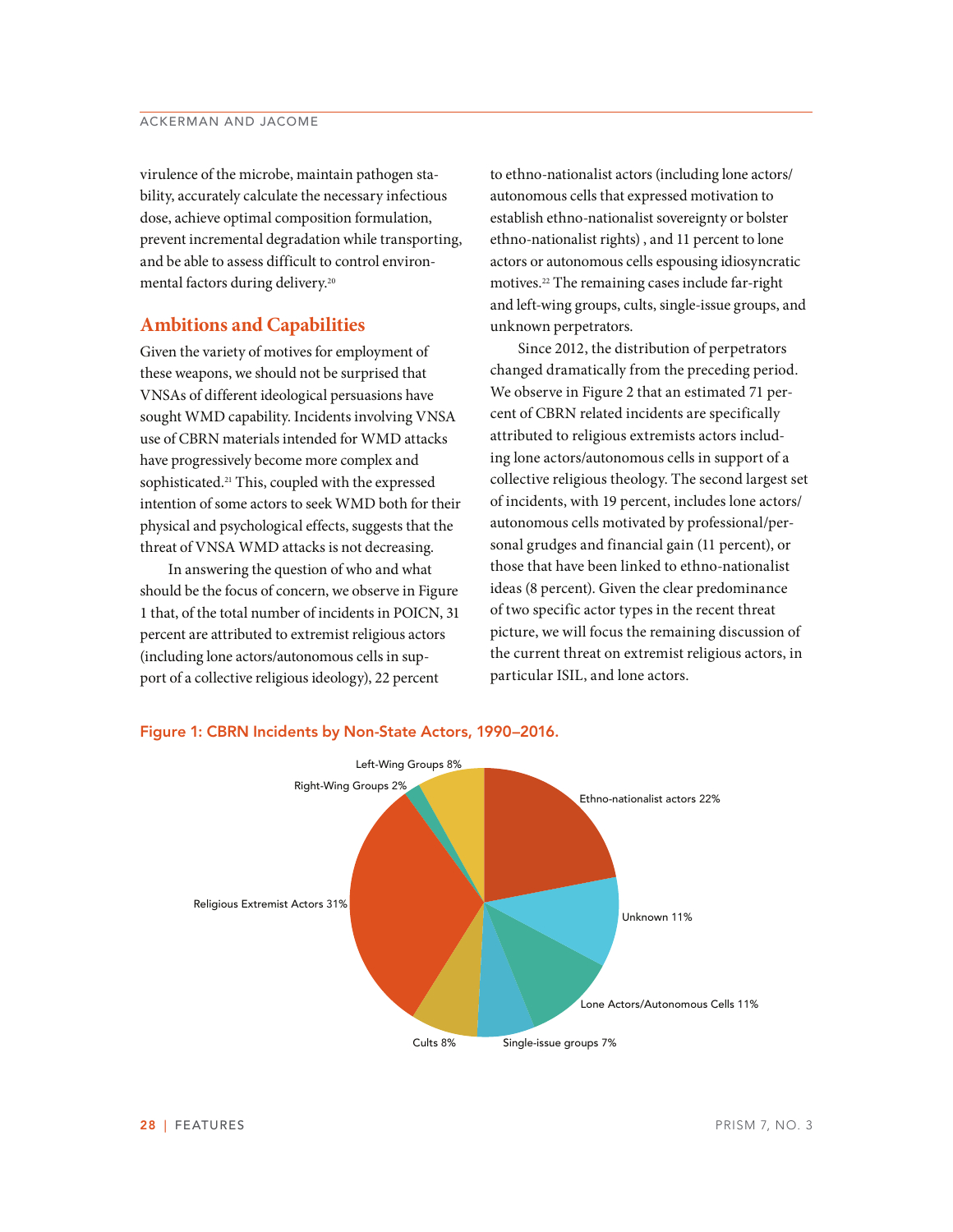

#### **Figure 2: CBRN Incidents by Non-State Actors, 2012–16.**

### **Islamic State**

A number of jihadist ideologues have demonstrated their willingness to use indiscriminate, mass-casualty violence, and publicly expressed their interest in conducting CBRN and WMD attacks specifically.23 American troops operating in Northern Iraq in 2003 discovered primitive labs that the terrorist group Ansar al-Islam had used for experimentation with chemical and toxic weapons. By 2007, the direct forerunners of ISIL, al-Qaeda in Iraq (AQI) and Islamic State of Iraq (ISI), demonstrated their intent to pursue and use chemical weapons on a massive scale by using chlorine to enhance vehicle-borne improvised explosive devises (VBIEDs) in terrorist attacks.24 In 2014, when ISIL began to contend for territory on a regional scale and was able to seize, purchase, or craft military hardware, they revisited their predecessors' desire to formalize a chemical weapon program. ISIL forces in Syria have deployed chlorine, sulfur mustard, phosphine, and other toxic industrial chemicals such as vinyltrichlorosilane, for tactical purposes—the first chemical warfare agents introduced onto the battlefield since the Iran–Iraq war.25 It is thus no surprise that media sources routinely mention a growing WMD threat posed by jihadist groups, particularly ISIL.

Fortunately, ISIL as a territorial force has been shattered within the past year; the threat emanating from the group is more localized and the group's capability is considerably reduced. Yet, ISIL recruiters and sympathizers continue to leverage the messaging value of WMD capability. Recently, an ISIL publication claimed the ability to acquire and smuggle a state-built nuclear weapon across the southern border of United States.<sup>26</sup> With the perceived divine right to use WMD intact, and driven by desperation and thirst to avenge the Caliphate, it is possible that ISIL might make a last gasp effort to execute a CBRN attack, or perhaps set the stage for the next group of the Salafi milieu to execute this divine mission in their stead.

Recent studies of ISIL CBRN ambitions and capabilities suggest the most likely form of such threats include sporadic attacks by foreign fighters returning to their countries of origin with the desire to strike at the West.<sup>27</sup> ISIL may have gained access to several dual use-technology sites in Syria and Iraq (especially in pursuit of chemical weapons).<sup>28</sup> Even if these fighters did not succeed in smuggling any purloined materials into the West, it is entirely possible they developed the expertise needed to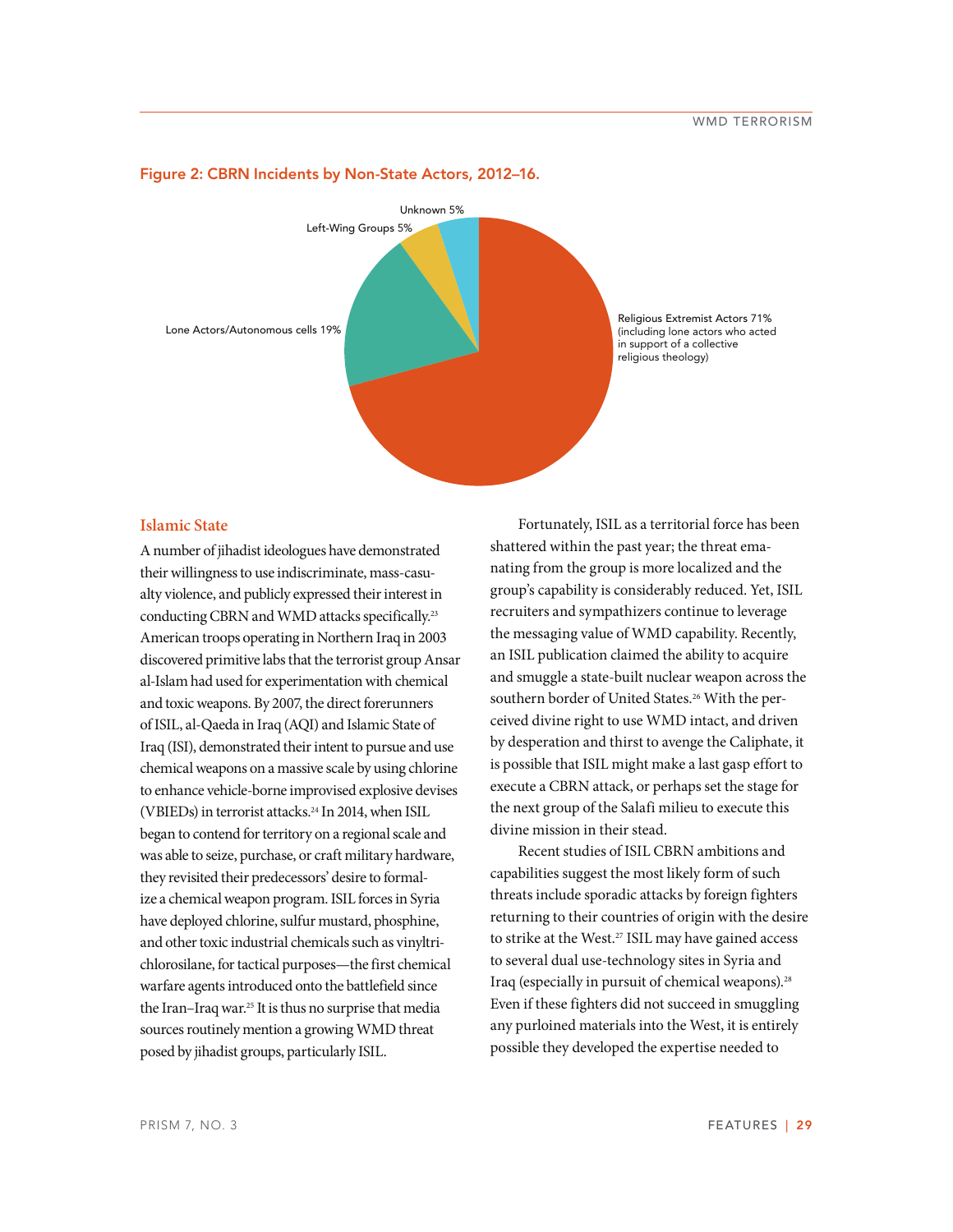undertake attacks in their countries of origin, where there might be plenty of poorly-secured precursor chemicals or facilities with other agents available. While the effects of any resulting attacks are likely to remain localized, such attacks are often sufficient to cause mass disruption, if not mass destruction.<sup>29</sup>

Other likely threats include attacks on facilities housing CBRN materials for *in situ* release, or collaboration between ISIL remnants, other VNSAs, and private funders to facilitate the acquisition of CBRN materials or weapons. The utilization of pre-established revenue sources in the black market and through private donors might afford sufficient material support to sustain the group among the community of VNSAs.

Despite these lingering threats from ISIL and the global Salafi jihadist milieu, we have been fortunate that the opportunity, capability, and motives for acquiring and using a WMD have thus far not aligned. In addition, one should not forget about the other jihadist non-state actor—the Shiite militia Hezbollah— which has no current motive to use WMD against the West, but, given their copious resources, global networks and extensive technical assistance from Iran, would be in a much better position than any Sunni jihadist to carry out a WMD attack, should it so choose.

#### **Lone Actors**

POICN attributes 18 CBRN incidents—of the total 38 cases recorded since 2012 to lone actors and autonomous cells. Seventy-seven percent of the cases involving lone actors and autonomous cells were driven by either religious or ethno-nationalist motivations. The broad array of actors behind these incidents make it challenging to isolate specific types of threats. Even worse—lone actors and autonomous cell plots are among the most difficult to detect.<sup>30</sup>

For so-called "lone wolf" terrorists, motivations can be driven by a range of less predictable

and idiosyncratic factors.<sup>31</sup> They can be shaped by an individual or group's "doctrines, pathologies, and collective or individualistic emotional impulses (including revenge)."32 Lone actors and autonomous cells often have obscure motives. Many experts have aligned lone actors' incidents with "purely criminal motives," but only 28 percent of incidents recorded in POICN since 2012 were driven purely by criminal motives.<sup>33</sup>

Such actors are typically perceived to have more modest technical capabilities than an organized group, but often have a different set of operational opportunities that could be more advantageous for a WMD attack than those of a larger group. Insider access is one such concern. Technical insiders, with access to source materials, and technical knowledge pose a significant CBRN threat. The ability of law enforcement to detect plots of the lone wolf or autonomous cell nature is limited. For example, shortly after 9/11, Dr. Bruce E. Ivins, a U.S. Army civilian research scientist mailed letters containing a highly virulent and sophisticated form of anthrax to media offices and the offices of two U.S. senators. Five people were killed, 17 people became gravely ill, mail service stopped, and one of the Senate office buildings was shut down for fear of additional attacks.<sup>34</sup> Only five years later did Dr. Ivins became a suspect in the investigation.

Lone actors and autonomous cells have played a prolific role in CBRN terrorism and will continue to do so as long as these weapons continue to have far-reaching impacts driven by fear.<sup>35</sup> A disturbing trend is that terrorist organizations continue to promote insider attacks using CBRN weapons. In 2010, al-Qaeda began promoting and instructing lone actor attacks through its magazine, Inspire.<sup>36</sup> ISIL and other groups invite individuals to become "walk-on terrorists," and provide them with the blueprints for conventional and unconventional weapon attacks.37 In a manifesto written by Anders Breivek published prior to his attacks in Norway in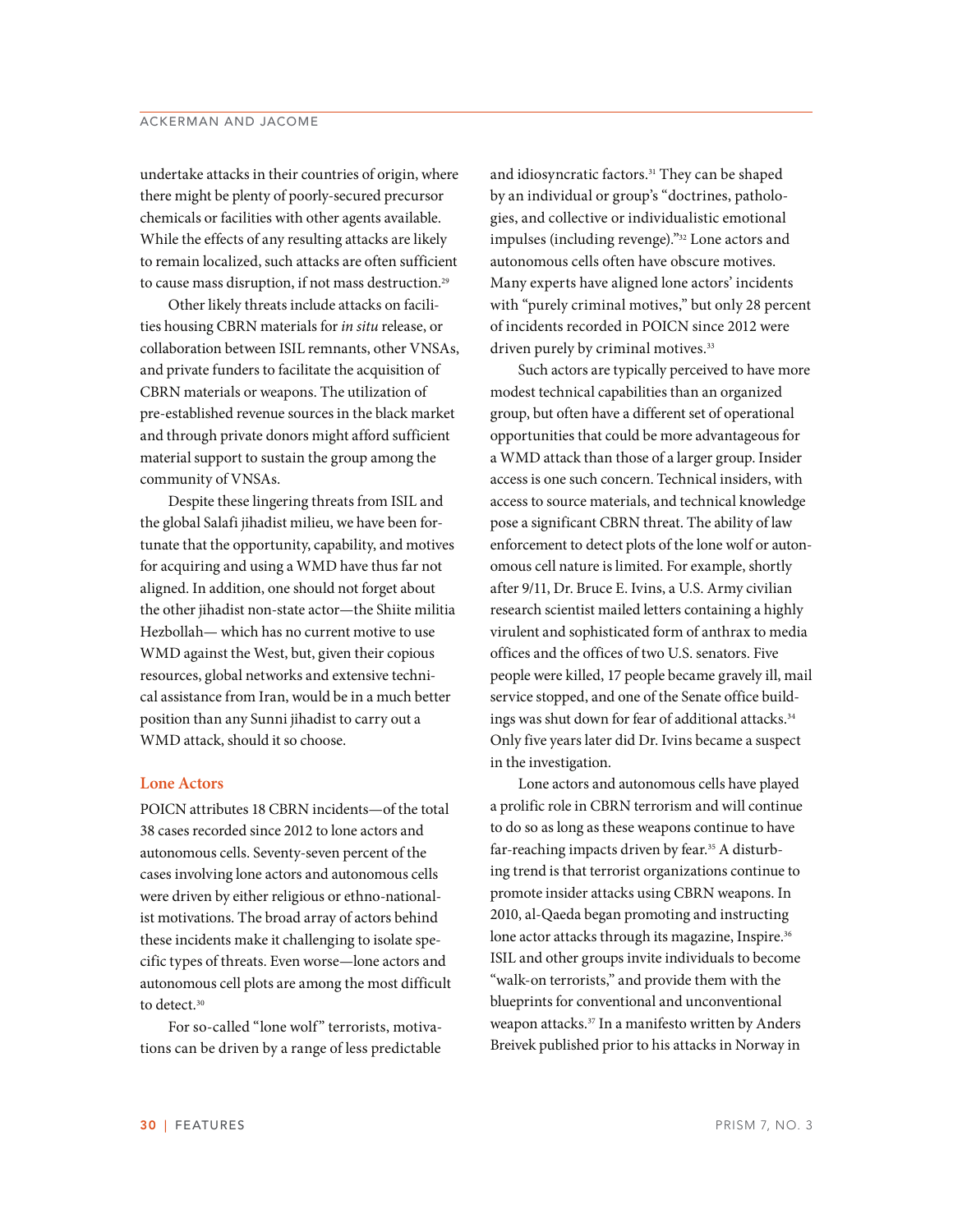2011, he encouraged sympathetic scientists to aid in the development of anthrax, ricin, and liquid nicotine. He may have inspired other, similarly motivated lone actors (particularly of the far-right flavor) to attempt the CBRN attack plots that he ultimately did not.<sup>38</sup>

Lastly, the most likely threat posed by lone actors is a chemical attack. Sixty one percent of CBRN incidents by lone actors and autonomous cells since 2012 used chemical agents. While lone actors and autonomous cells have not yet been able to get a WMD attack "right" in the past, as various

technologies change and obstacles to obtaining source materials are overcome (as discussed later), the possibility of a successful WMD attack increases.

# **Technological Advances and Changing Adversaries**

Rapid technological advances are reported in fields as disparate as materials science, pharmaceuticals, communications, automation, biotechnology and robotics on a daily basis. These technological developments could yield new forms of WMD; for example, synthetic biology using

*The most dramatic near-term developments effecting the overall WMD threat picture are, however, likely to relate to the acquisition, production and weaponization of CBRN agents. A variety of technological trends, from miniaturization of manufacturing and turn-key systems to rapid prototyping and marginal cost reproduction—e.g. 3-D printing—could facilitate the production of WMD.* 

countermeasures as antibiotics and vaccines. Toxic, self-replicating nanites that have effects similar to some chemical weapons, are also a plausible, albeit more distant risk.

The most dramatic near-term developments effecting the overall WMD threat picture are, however, likely to relate to the acquisition, production and weaponization of CBRN agents. A variety of technological trends, from miniaturization of manufacturing and turn-key systems to rapid prototyping and marginal cost reproduction—e.g. 3-D printing—could facilitate the production

> of WMD. In the past, producing sufficient amounts of nerve agent to constitute a chemical WMD required large equipment and dangerous reactants to be set up and monitored by experienced chemical engineers, with a dangerous leak or explosion a constant concern. The advent of new technologies like chemical microreactors (where precursor chemicals are combined under controlled conditions in miniature channels on a "chip") could allow for self-contained production of small quantities of CW in a basement, with almost no hazard and far less vulnerabil-

techniques such as CRISPR/Cas-9 and commercial "gene fabs" allow for the creation of new variants of existing pathogens or even entirely new pathogens that are designed for resistance to such current ity to detection by authorities. Stringing several of these modules together and operating them for extended periods, could still yield sufficient quantities for the desired level of mayhem. Another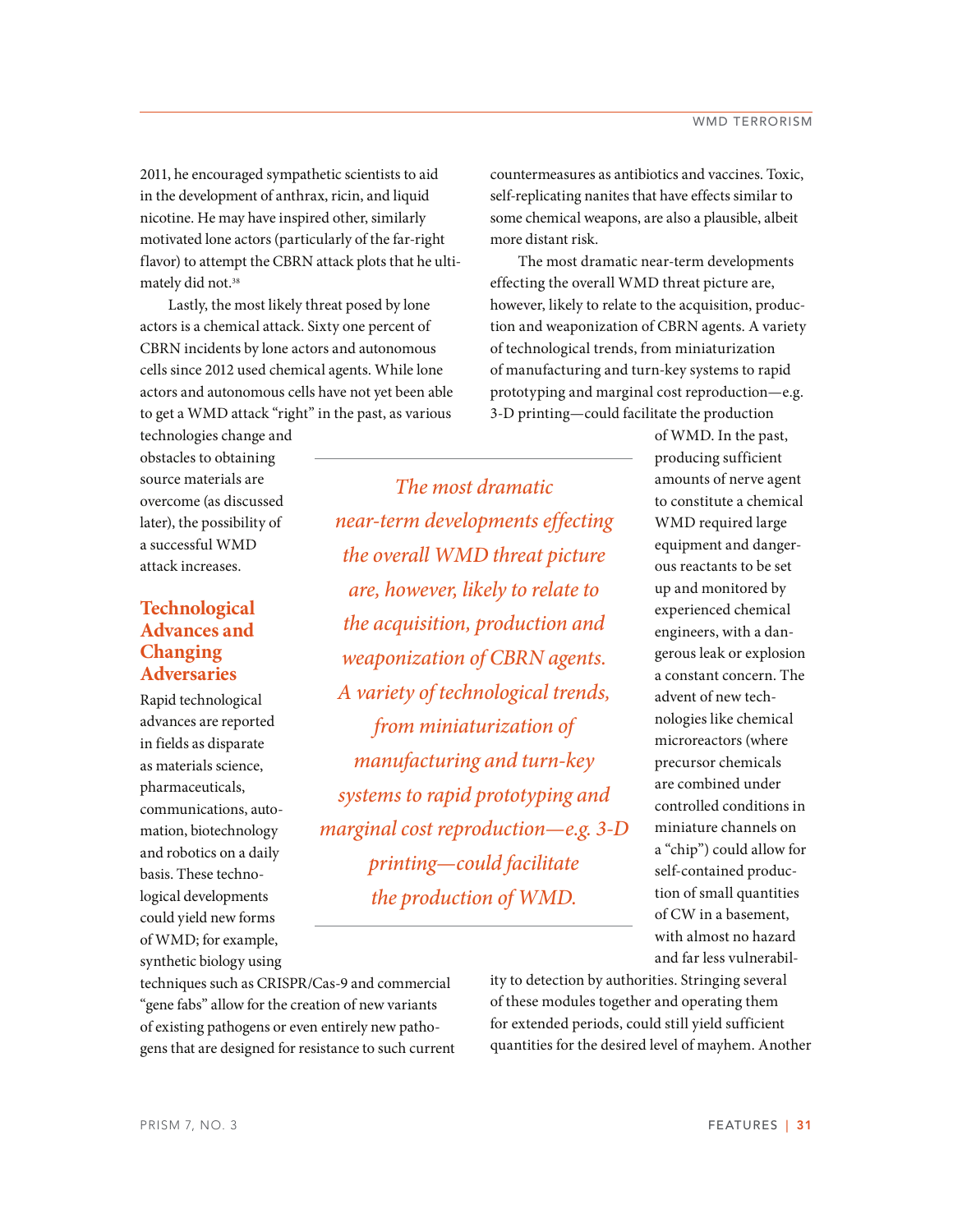example is biotechnology "kits" that take much of the technical guesswork out of complex microbiological procedures and are even being marketed to high-schoolers.<sup>39</sup> This phenomenon likely will eventually lead to WMD that can be produced more cheaply, more safely, and with a smaller operational footprint. For terrorists and other VNSAs, such developments will serve only to lengthen Archimedes' proverbial lever when it comes to their asymmetric effects versus their state opponents.

It is not merely the development of new technologies—most terrorists hardly operate at the cutting edge of science—but rather the swift spread of these technologies to commercial-off-the-shelf applications that could boost terrorist capabilities. Once new technologies become available for sale online, they can be purchased and quickly delivered around the globe, effectively resulting in the "democratization" of the means of mass destruction. Moreover, the worry is not just that technological developments are rapidly occurring; the actual rate of change itself is increasing so that the length of time between major breakthroughs is continually decreasing.40 This makes it difficult for even the most astute observers (including our intelligence agencies) to keep up with technological developments that might impact the threat of WMD terrorism.

Moreover, our adversaries themselves are changing. The arrival of online technical education, typified by the Kahn Academy and numerous MOOCs (massive open online courses), means that radicals in even the most remote, ungoverned regions now have access to at least basic technical knowledge in a variety of disciplines. At the same time, the pervasiveness of social media and other online modalities enables ideologues to reach, and at least sometimes succeed in radicalizing, even the best and the brightest at the most prestigious institutions of higher learning in the West and elsewhere. In this sense, globalization and information technology "are creating more accomplished users."41 Such dynamics

resulting from the information revolution can be expected to move terrorists further up the WMD learning curve, just as technology flattens it out.

The capacity of VNSAs to engage in the complex engineering efforts required to produce and deploy a WMD can be studied through comparative cases. The PIRA's (Provisional Irish Republican Army) in-house mortar program and the FARC's (Revolutionary Armed Forces of Colombia) construction of full-fledged submarines within jungle bases, are examples of how VNSAs are capable of genuinely impressive feats of engineering even under clandestine conditions and external pressure.<sup>42</sup> A willingness and ability to devote substantial resources to the effort for an extended period, the capacity to obtain or develop technical expertise, a safe haven in which to operate, and an organizational culture that embraces learning can lead to success even under the most challenging conditions.

How VNSAs might acquire sophisticated technologies externally, from networks consisting of states, transnational criminal organizations, legitimate commercial enterprises, or other violent groups merits further study. A preliminary model indicates the need to take into account such factors as bargaining, the role of intermediaries, and different loci of transfer. Indeed, several new areas of WMD threat might arise at the nexus between different types of VNSAs. Although, while most transnational criminal organizations (TCOs) might see no profit in assisting terrorists in acquiring or transporting WMD materials, this barrier might not apply in the presence of ideological or kinship ties, where a hybrid TCO–terrorist emerges, or where a criminal organization is infiltrated or duped into unwittingly helping terrorists acquire WMD. FARC's involvement with uranium smuggling, and the development of sophisticated illicit chemical production capabilities among TCOs are just two disturbing examples of such so-called "unholy alliances."43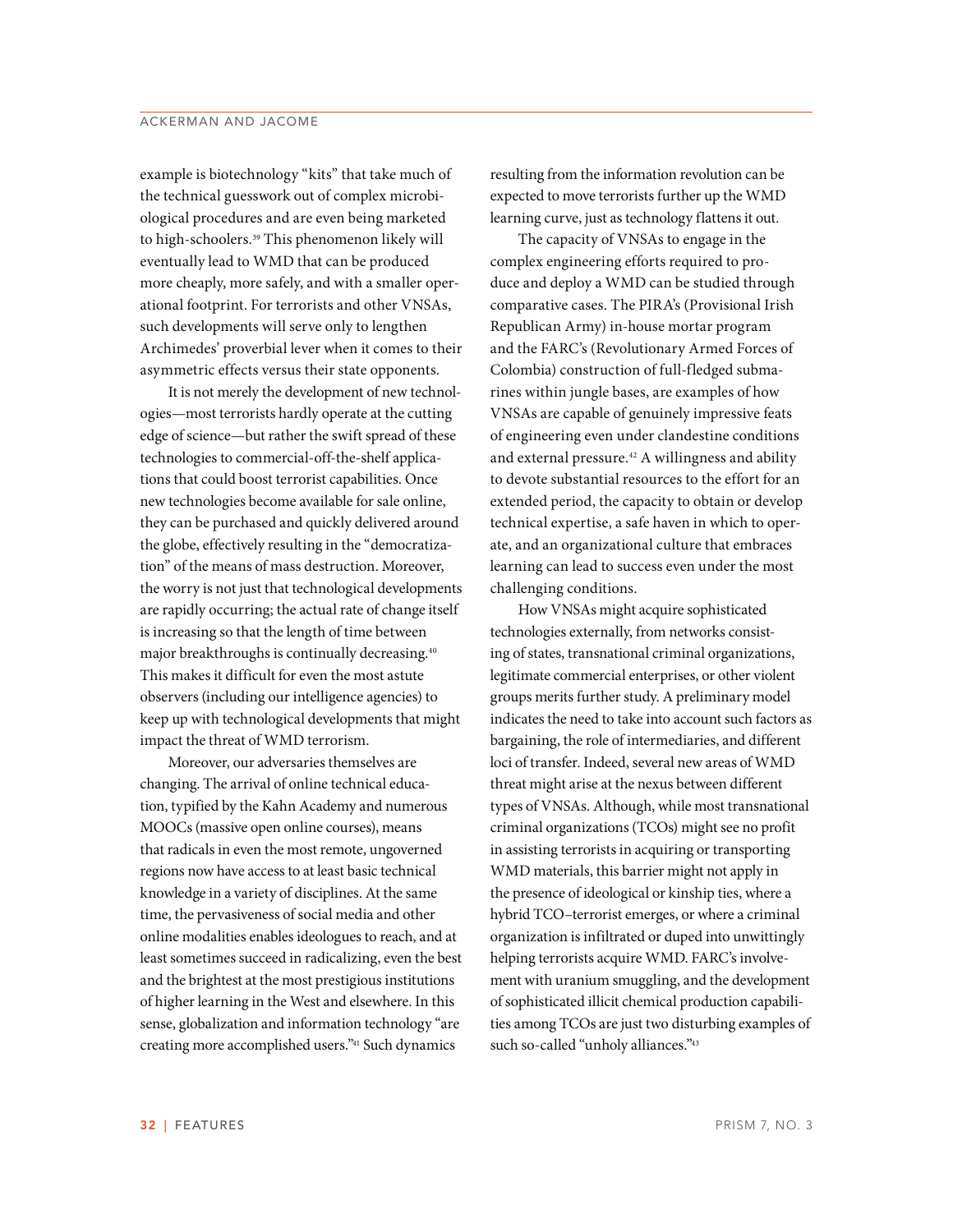At the conceptual extremity of the confluence of these trends affecting both technology and our adversaries lies the superempowered individual, a single fanatic or misanthrope with the power to upend the entire social system through his or her own actions.<sup>44</sup> While we have not yet seen any unambiguous cases, individuals like Bruce Ivins and Ramzi Yousef come close. This type of individual has the capacity to pose a grave threat, yet, if combined with an intense ideological motivation, might be prone to scales of violence that make them even more likely to select CBRN weapons to conduct a WMD attack than any terrorist organization witnessed thus far.45

Most terrorists are decidedly conservative most of the time and imitative in their use of weapons and tactics. It is only a minority that historically has ever pursued unconventional means of harm and an even smaller number that has had even minimal success. The key challenge, from a strategic perspective, is proactively distinguishing the few terrorists and other VNSAs most likely to move successfully through all of the gates associated with adoption of WMD-relevant technology from the vast majority that are not. One of the authors has developed a framework to address this question, the Terrorist Technology Adoption Model (T-TAM), which assesses the relative likelihood of a particular terrorist group (or other VNSA) a) gaining awareness of, b) deciding to pursue, and c) then successfully acquiring a given technology, and has been applied to the technologies underlying WMD. While space limitations preclude a detailed description of the framework, T-TAM examines the interaction between a set of variables characterizing the technology under consideration and those relating to the nature of the actor itself (with particular attention paid to the elements of knowledge transfer), as well as accounting for environmental factors and the prior behavior of other actors in the system.<sup>46</sup>

One of the core insights derived from T-TAM is that a given technology on its own, while theoretically capable of enabling great harm—e.g. if it facilitates the acquisition of a WMD—does not pose a threat until it falls into the hands of a terrorist or other VNSA who both recognize its potential, want to adopt it, and succeed in doing so. It is thus specific terrorist-technology dyads that are of greatest concern, rather than any terrorist group or technology taken on its own. Adopting this approach and utilizing T-TAM can help mitigate the dual-use dilemma. This is so because, on the one hand, even if a given technology hypothetically increases the WMD potential of VNSAs, but only a handful of VNSAs will ever proceed through all of the adoption gates with respect to that technology, then it is more efficient and probably more effective to concentrate our counterterrorism resources on observing those VNSAs for threatening behavior. On the other hand, a technology that is likely to be sought after and easily adopted by a substantial portion of VNSAs presents more of a dual-use problem and might be a good candidate for some type of technology control or monitoring regime.

One less comforting finding from T-TAM is the key role played by demonstration in spurring the diffusion of a given weapon. Once one terrorist or other VNSA succeeds in launching a successful WMD attack, even if by chance, this can be a catalyst for future attacks by others in that it reduces the uncertainty surrounding such an enterprise by showing that it can indeed be accomplished by a non-state actor. This has been illustrated recently outside of the WMD realm with the rapid adoption by several jihadist terrorist organizations of the use of UAVs as attack platforms.

# **Conclusion**

Some of the hype surrounding WMD terrorism is overblown. Despite clear interest on the part of our most vehement and capable adversaries, a true WMD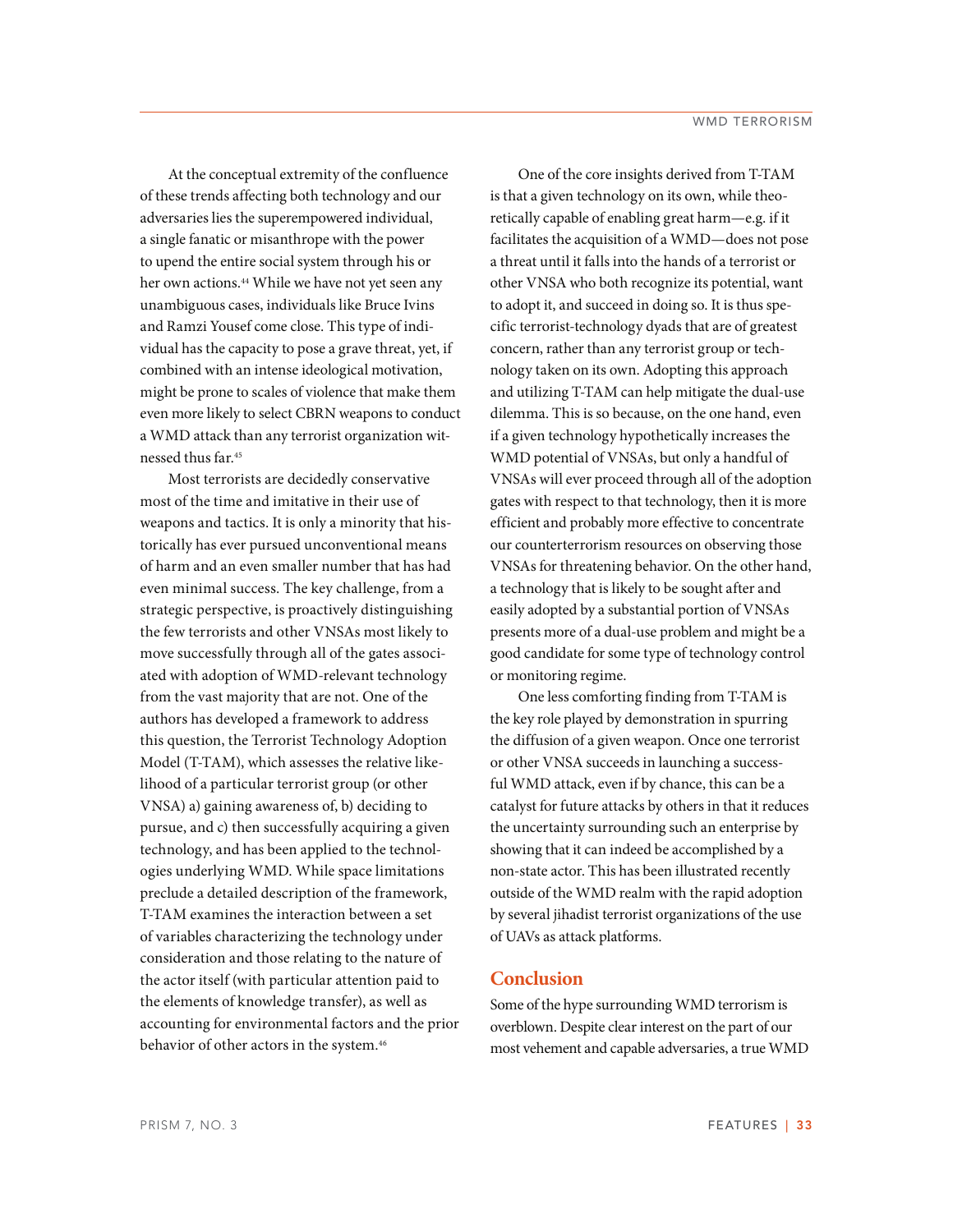## ACKERMAN AND JACOME

is likely out of their reach in all but a few scenarios: the release of *in situ* toxic industrial chemicals or highly radiological materials close to an urban area (only possible in a limited number of locations), and the highly unlikely serendipitous acquisition of a viable nuclear or biological weapon from a state arsenal. The good news from a strategic perspective is that these scenarios are preventable with current security and non-proliferation approaches (provided they continue to be implemented effectively), and there is still a window (albeit a shrinking one) to bring our collective talents and resources to bear on limiting the increased WMD terrorist threats of tomorrow. Some of the same dynamics increasing the threat might also yield new ways to defend against it. For instance, synthetic biology might produce new antiviral treatments or antibiotics; better manufacturing techniques might allow for more sensitive radiation detectors; and more widespread education might reduce the number of disaffected youth in the developing world.

When considering the threat of WMD terrorism, we thus come around to the age-old strategic race between the offense and the defense, so ably evinced by Hugh Turney-High: "[t]he offense thinks up new weapons or improves the old ones so that the defence's genius must think up new defence or be crushed out of existence. There is nothing new nor old in this."47 Except that in this case, technologies seem to favor the adversary, the growing empowerment of the individual is unlikely to be reversed, and there are a number of tipping points—such as the first demonstration by a terrorist of a WMD capability that could profoundly alter the system. It thus appears that the VNSA offense in future will be playing with a stronger hand than the international security defense—and with the stakes as high as with WMD, the defense cannot afford to falter even once. **Prism**

## **Notes**

<sup>1</sup> For a detailed discussion and justification of this definition, see Gary Ackerman and Jeremy Tamsett, "Introduction," in Gary Ackerman and Jeremy Tamsett

(eds.), *Jihadists and Weapons of Mass Destruction*, Boca Raton, Florida: CRC Press (2009), xix–xxii. For alternative defintions, see the extended discussion in W. Seth Carus, Defining '*Weapons of Mass Destruction*,' Center for the Study of Weapons of Mass Destruction Occasional Paper 4, National Defense UniversityPress, Washington, DC, February 2006.

2 Gary Ackerman and Jeremy Tamsett, "Introduction," xxi.

3 Victor H. Asal, Gary A. Ackerman, and R. Karl Rethemeyer (2012): "Connections Can Be Toxic: Terrorist Organizational Factors and the Pursuit of CBRN Weapons," *Studies in Conflict & Terrorism*, 35:3, 231.

4 Gary Ackerman and Markus K. Binder. "Pick Your POICN: Introducing the Profiles of Incidents involving CBRN and Non-state Actors (POICN) Database," College Park, MD: START, 2017.

5 Monika Chansoria, "Paksitan's Tactical Nukes Threaten Stability in South Asia," May 5, 2014, *Foreign Policy*, http://foreignpolicy.com/2014/05/05/ pakistans-tactical-nukes-threaten-stability-in-south-asia/.

6 James Halverson, "Radiological and Nuclear Material Vulnerability: An Overview Assessment," Report to NSDD. College Park, MD: START, 2017.16.

7 James Halverson, "Radiological and Nuclear Material Vulnerability: An Overview Assessment," 32.

8 Charles D. Ferguson, "Radiological Weapons and Jihadist Terrorism," in *Jihadists and Weapons of Mass Destruction*, 174.

<sup>9</sup> *Nuclear Nonproliferation: Additional Actions Needed to Increase the Security of U.S. Industrial Radiological Sources*," GAO, 2014, 24–25.

<sup>10</sup> For a fuller treatment of this pathway analysis, see Charles D. Ferguson and William C. Potter with Amy Sands, Leonard Spector, and Fred L. Wehling, *The Four Faces of Nuclear Terrorism* (New York: Routledge, 2005), 271–278; and Charles D. Ferguson, "Radiological Weapons and Jihadist Terrorism," 174.

<sup>11</sup> Gary Ackerman, Cory Davenport, Varun Piplani and James Halverson. "Trend Analysis of the RN Materials Out of Regulatory Control (MORC) Database." Final Report to NSDD. College Park, MD: START, 2017.

<sup>12</sup> Charles D. Ferguson, "Radiological Weapons and Jihadist Terrorism," 174.

<sup>13</sup> Herbert Tinsley, Jillian Quigley, Markus Binder, and Lauren Samuelsen. "IS Chemical and Biological Weapons Behavioral Profile," College Park, MD: START, 2017.

<sup>14</sup> Stephanie Meulenbelt and Maarten S. Nieuwenhuizen, "Non-State Actors' Pursuit of CBRN Weapons: From Motivation to Potential Humanitarian Consequences," *International Review of the Red Cross*, 2015, Vol 97: 899, 848.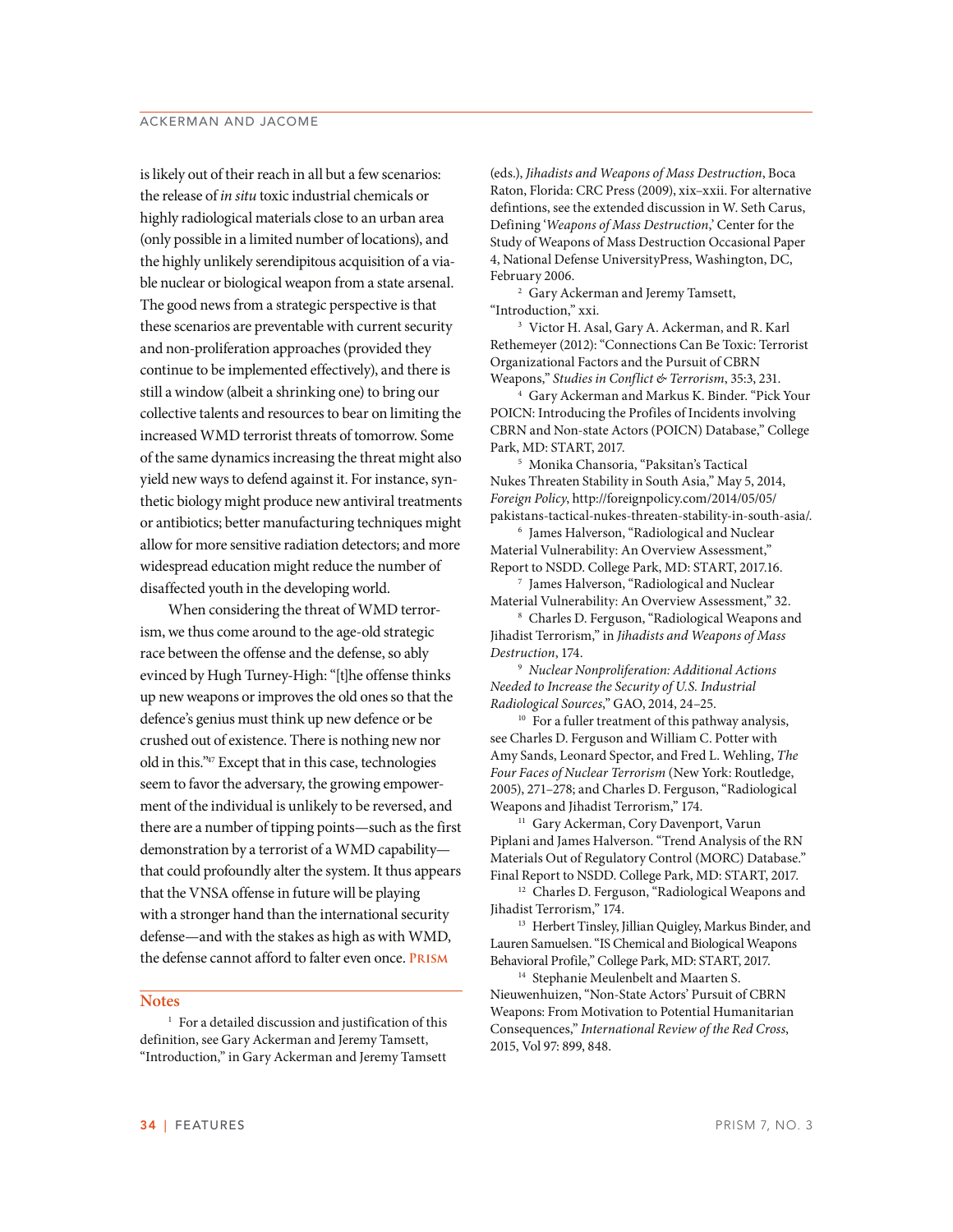15 Associated Press, "Islamic State Used Chemical Weapons against Peshmerga, Kurds Say," *The Guardian*, 14 March 2015. https://www.theguardian. com/world/2015/mar/14/islamic-state-isisused-chemical-weapons-peshmerga-kurds, and BBC News, "Islamic State 'Used MustardGas' against Peshmerga", BBC News, 7 October 2015. https://www.bbc.com/news/ world-middle-east-34471237.

16 Stephanie Meulenbelt and Maarten S. Nieuwenhuizen, "Non-State actors' Pursuit of CBRN Weapons: From Motivation to Potential Humanitarian Consequences," 899, 848.

<sup>17</sup> Cheryl Loeb, "Jihadist and Biological and Toxin Weapons" in *Jihadists and Weapons of Mass Destruction*, 153.

<sup>18</sup> Cheryl Loeb, "Jihadist and Biological and Toxin Weapons," 153.

19 Jonathan Tucker, "Preventing the Misuse of Pathogens: The Need for Global Biosecurity Standards," *Arms Control Today*, June 2013, http://www.armscontrol. org/act/2003\_06/tucker\_june03.asp#notes.

20 Cheryl Loeb, "Jihadist and Biological and Toxin Weapons," 153.

<sup>21</sup> The proportion of cases that are judged to be of high concern in POICN has increased from 47% before 2011 to 70% since 2011.

<sup>22</sup> "Profiles of Incidents Involving CBRN by Nonstate Actors (POICN) Database Version 2.53," (June 2017), National Consortium for the Study of Terrorism and Responses to Terrorism (START).

23 Since 1998, when Osama bin Laden first said that "acquiring WMD for the defense of Muslims is a religious duty," jihadist groups have continually explored the possibility of conducting a mass-casualty CBRN terrorist attack (Osama bin Laden, "Osama bin Laden Interview," interview by John Miller, ABC News, (1998), excerpt accessed November 29, 2017, http://www.pbs. org/wgbh/pages/frontline/shows/binladen/who/edicts. html). A few years later Saikh Nasir bin Hamid al-Fahd issued a fatwa entitled "*A Treatise on the Legal Satus of Using Weapons of Mass Destruction Against Infidels*" that asserted Muslims have the right to kill as many as four million Americans and suggested the use of WMD attacks to accomplish this. Most recently, and later in name of ISIL, Abu Bakr al-Baghdadi, urged Muslims to make a hijra to the Caliphate: "We make a special call to the scholars . . . medical doctors, and engineers of all different specializations and fields" ("The Return of the Khilafah," Dabiq 1 (2014): 11).

<sup>24</sup> "ISIS dream to own 'chemical weapons' is approaching to be true," *Sound and Picture*, May 18, 2016,http://sound-and-picture.com/en/

isis-dream-to-own-chemical-weapons-is-approachingto-be-true.

<sup>25</sup> Herbert Tinsley, et. al., "IS Chemical and Biological Weapons Behavioral Profile".

26 Herbert Tinsley and James Halverson, *Islamic State CBRN Capabilities: An Assessment of Threats and Realities*," College Park, MD: START, 2017.

27 Herbert Tinsley, et. al., "IS Chemical and Biological Weapons Behavioral Profile".

<sup>28</sup> Gary Ackerman and Ryan Pereira, "Jihadist and WMD: a Re-evaluation of the Future Threat," *CBRNE World*, October 2014, 27.

<sup>29</sup> For example in the 1995 Tokyo subway attacks by Aum Shinrikyo, 5,510 potential casualties reported to medical facilities, despite not showing any symptoms of nerve agent exposure. 4,400 of these victims were classified as "worried well" and discharged. See A. E. Smithson and L. A. Levy, *Ataxia: The Chemical and Biological Terrorism Threat and the U.S. Response*, Henry L. Stimson Center, October, 2000, Report no. 35.

<sup>30</sup> Doina Chiacu, "Top U.S. Security Threats: Lone Wolves, Syria Fighters: Officials," *Reuters*, September 17, 2014, https://www.reuters.com/article/us-usa-security-homeland/ top-u-s-security-threats-lone-wolves-syria-fighters-officials-idUSKBN0HC1JF20140917

<sup>31</sup> For a detailed study of one such personal motive, self-glorification, see Albert Borowitz, *Terrorism for Self-Glorification: The Herostratos Syndrome*, Kent, OH: Kent State University (2005).  $32$  James Halverson and Gary Ackerman.

*Radiological/Nuclear (RN) Terrorism: Global Assessment of Threat Intention Drivers*, College Park, MD: START, 2015, 3, and Jeffrey M. Bale, "Jihadist Ideology and Strategy and the Possible Employment of WMD," 7.

33 Victor H. Asal and R. Karl Rethemeyer, "Islamist Use and Pursuit of CBRN Terrorism," in *Jihadists and Weapons of Mass Destruction*, 342.

34 Deborah Tedford, "Scientist in Anthrax Case Dead of Apparent Suicide," NPR, August 1, 2008, https://www.npr.org/templates/story/story. php?storyId=93161970.

35 Charles P. Blair, Kelsey Gregg, and Jonathan Garbo, "Norway's Anders Breivik: Weapons of Mass Destruction and the Politics of Cultural Despair," Federation of American Scientists, 2011, http://www.fas.org/blog/ssp/2011/07/ norways-andersbreivik-weapons-of-mass-destruction-and-politics-of-cultural-despair.php#.

36 Katie Worth, "Lone Wolf Attacks are Becoming More Common—and More Deadly," *Frontline*, July 14, 2016, https://www.pbs.org/wgbh/frontline/article/